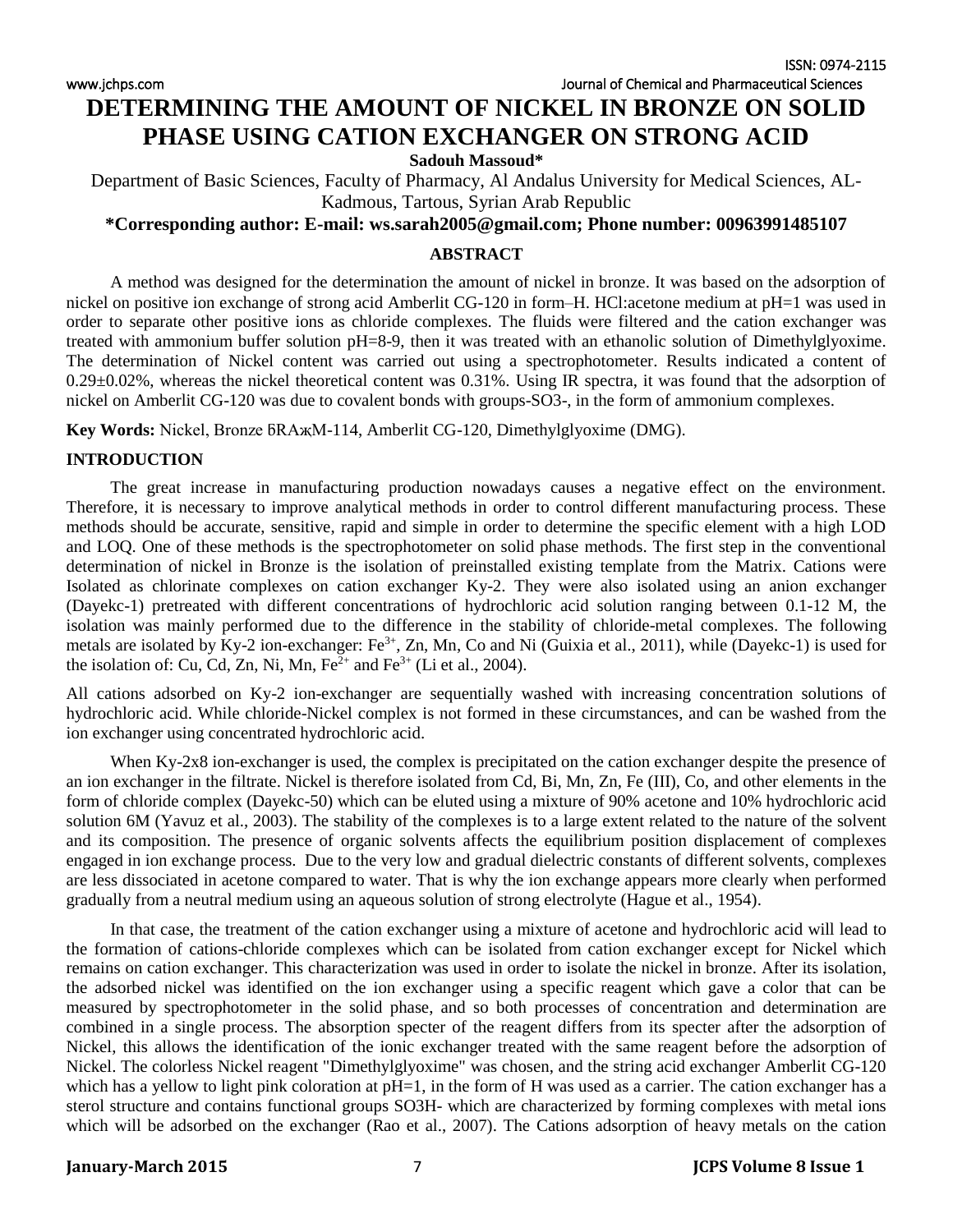ISSN: 0974-2115 [www.jchps.com](http://www.jchps.com/) Journal of Chemical and Pharmaceutical Sciences

exchanger of strong acid is characterized by the fact that it is formed in an acidic medium. While the hydroxylated complexes are formed on the cation exchanger of weak acids at pH=4 or more.

### **EXPERIMENTAL**

The nickel solution NiCl<sub>2</sub>.6H<sub>2</sub>O of pure chemical feature (PDH, Titer  $T_{\text{Ni}} = 1 \text{mg}$ ) was used for this process. The solution has been calibrated using EDTA, whereas the less concentrated solutions were prepared by dilution. The cation exchanger Amberlit CG-120 prepared in the form of  $H<sup>+</sup>$  was used, the diameter of the granules was  $(0.1-0.2)$ mm. The identification of Nickel was performed using 1% solution of Di methyl Gliuksym in ethanol. Measurement was conducted under static conditions on spectrophotometer (KФK) and on general photocolormeter (ФОУ). The Bronze БRAҗM-114, was tested by means of the pH value using pH-meter 262, and the infrared spectra was measured on a Specord-80.

### **RESULTS**

**The effect of pH on the adsorption:** The relation between the adsorption of nickel on Amberlit CG-120 and PH with/without the addition of NaCl was studied. As shown in table 1 and figure 1, the maximum adsorption of Nickel was observed at pH=1 and its minimum absorption was at pH=10 (99.8% and 48.3%, respectively) without the addition of NaCl. Results indicated that Nickel absorption decreases as pH increases and this correlate with different previous studies (Harter, 1983). Following experiments were conducted on nickel adsorption at pH=1 without the addition of NaCl. In this experiments, the full adsorption of nickel is obvious.

**Table.1.The adsorption of nickel on Amberlit CG-120 at different pH without the addition of NaCl**

| рH                     |           | -    |      |      |        |     |
|------------------------|-----------|------|------|------|--------|-----|
| adsorption of nickel % | ററ<br>৴•◡ | UJ.U | 00.0 | 64.3 | ن. 1 ب | 48. |
|                        |           |      |      |      |        |     |



### **Figure 1. The adsorption of nickel on Amberlit CG-120 at different pH without the addition of NaCl**

The partial adsorption is linked with the ionic strength of the solution. The presence of trace amounts of sodium ions displaces the equilibrium, although the adsorption of trace amounts of nickel is incomplete. The adsorbed nickel was treated at pH=1 (without the addition of NaCl) using a solution of ammonia buffer (pH=8-9), and a solution of Di methyl Gliuksym in ethanol, this leaded to a pink coloration correlated with the amount of Nickel. The use of a strong acid cation exchanger will give a negative result due to its high adsorption of cations and the absence of selectivity. This, in turn, leads to a partial adsorption of the selected item. At the same time, the effect of the ionic strength on the adsorption is minimum on weak acids cation exchanger. Amberlit CG-120 can be colored using a specific reagent, wheres both Amberlit CG-50, and  $K5-4\Pi-2$  are almost non-colored.

**The effect of time on adsorption:** In order to study the effect of time on the adsorption of nickel at pH=1, the speed of the nickel adsorption was set on cation exchanger Amberlit CG-50 in the form of H-as follows: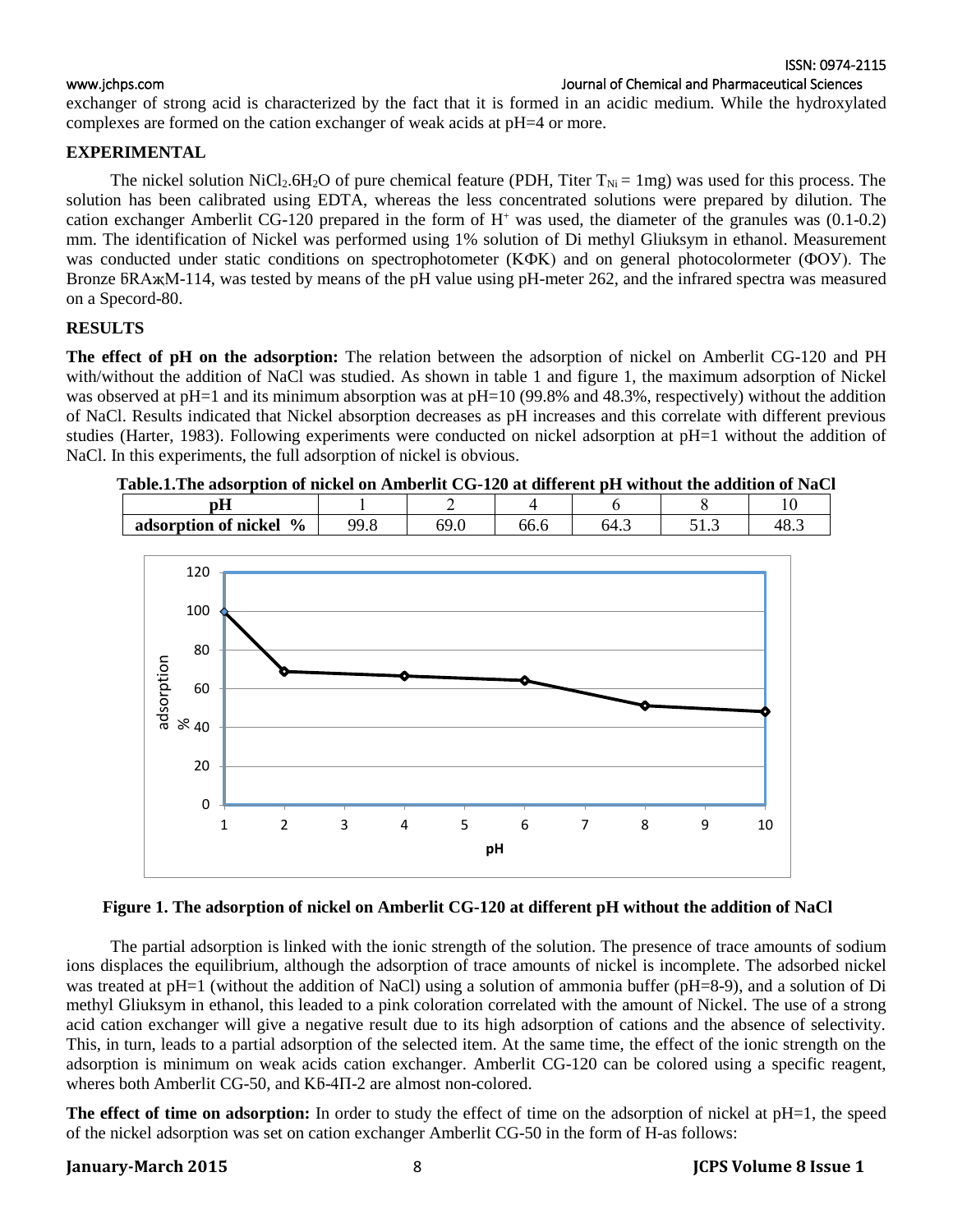### ISSN: 0974-2115

### [www.jchps.com](http://www.jchps.com/) **Journal of Chemical and Pharmaceutical Sciences**

In a 200 ml beaker, 5ml of nickel chloride solution ( $T_{Ni} = 1$  mg) was mixed 0.500 g of cation exchanger and the pH was set at 1 by adding hydrochloric acid solution (1:1). the mixture was diluted until 100 ml and the pH value was tested using a pH - meters 262. The solution was mixed using a magnetic stirrer, samples were taken at different times and the nickel content was identified. Results illustrated in Figure 2 indicate that the equilibrium occurs within 15 minutes and it is related to the maximum adsorption.



**Figure 2. Effect of time in the adsorption of nickel on Amberlit CG-120 in the form of H- at pH=1**

The Cation exchanger was treated with a solution of Dimethylglyoxime in order to determine its Nickel content. A pink color formed in the presence of Nickel and its intensity is linked to its content. The possibility of Nickel adsorption on the cation exchanger pretreated with Dimethylglyoxime was examined. Results showed no pink coloration when it is in contact with Nickel. This means absence of adsorbed Dimethylglyoxime on Amberlit CG-120 which can be explained by the characteristics of the cation exchanger structure and the chemical composition of Dimethylglyoxime. So, the pink coloration correlated with the Nickel content can only be formed after the Nickel adsorbed on the cation exchanger is treated with the Dimethylglyoxime solution. In comparison with 1 - (2 - Pyridyl azo -2 - naphthol) (PAN-2) (Morozko et al., 1995; Morozko et al., 1996; Vasi et al., 2004; Zen et al., 1993), and the reagent TAN-3.65 (Morozko et al., 1996), Dimethylglyoxime is characterized by being not adsorbed on the cation exchanger and having no coloration. The cation exchanger itself doesn't give a noticeable coloration when its spectrum is measured by spectrophotometer.

**The reaction between the adsorbed nickel and Dimethylglyoxime:** To find the ideal conditions for the spectrophotometer analysis, the reaction between the adsorbed nickel on the ion exchanger and the ethanolic solution of Dimethylglyoxime 1% was studied. Results show that at pH=1 a colored complex between Nickel and Dimethylglyoxime is formed on the ion exchanger, and the color intensity is linked to the content of adsorbed Nickel. The absorbance spectrum of the complex formed on the solid phase is similar to the absorbance spectrum of the complex formed in solution. The maximum absorbance wavelength  $\lambda_{\text{max}}$ =540 nm as results indicate in (Figure 3).



**Figure 3. 1. The absorption spectrum of Nickel - Dimethylglyoxime in ethanol; 2. The spectrum of reflection on the solid phase**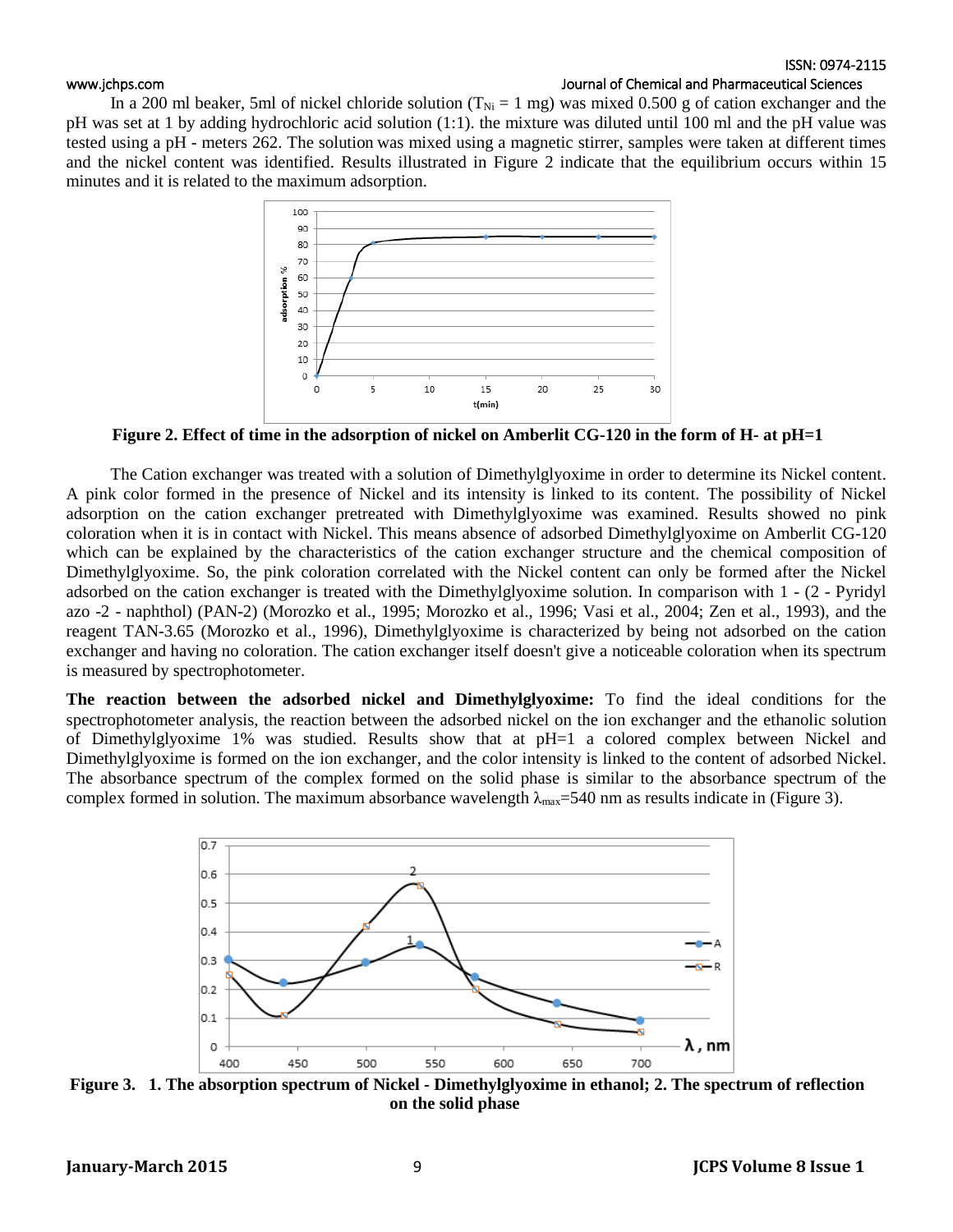### ISSN: 0974-2115 [www.jchps.com](http://www.jchps.com/) **Journal of Chemical and Pharmaceutical Sciences**

**Determining the amount of Nickel in Bronze:** (0.1-0.05) g of the mixture of nickel metal content was dissolved in 5ml of diluted nitric acid (1:1) with heating. After the dissolution, 5ml of hydrochloric acid was added and evaporated in a water bath until the acid was almost gone. The process was repeated twice in order to transform all the nitrate into chlorides. A mixture consisting of 2ml of concentrated hydrochloric acid 6M and 18ml acetone, and (0.200) g Amberlit CG-120 in the form of H was added to the remaining amount of chlorides. Then the content of the beaker was well stirred, and within 15 minutes the exchanger was isolated through filter paper and washed 4 to 5 times by a mixture of HCl:acetone (1:9) (Yavuz et al., 2003). The fluids were filtered and the cation exchanger was treated twice with 5ml of ammonium buffer solution pH=8-9, then it was treated with 2ml of an ethanolic solution of Dimethylglyoxime 1%. The cation exchanger was dried in the air. It turned pink, and the reflection was measured by a spectrophotometer at 540 nm using as blank an ion-exchanger treated with an ammonium buffer solution and the ethanolic solution of Dimethylglyoxime. This method is known as the standard addition method. It was used instead of the standard curve method because the curve design requires to be at the same circumstances of nickel determination which in turn will slow down the analysis. Results are presented in Table (2).

| <b>Alloy brand</b>         | <b>Composition of</b>                                                                                                             | Nickel content %                | $S_r$                   |       |
|----------------------------|-----------------------------------------------------------------------------------------------------------------------------------|---------------------------------|-------------------------|-------|
|                            | <b>Bronze</b> alloy %                                                                                                             | in catalogue<br>(Theoretically) | <b>Practical result</b> |       |
| <b><i>BRAXM</i></b><br>114 | Al - 11.07; Fe - 2.11;<br>Mn $-1.40$ ; Si $-0.136$ ;<br>$Sn - 0.078$ ; Sb - 0.0013;<br>Pb - $0.024$ ; Zn - $0.81$ ;<br>$P - 0.01$ | 0.31                            | $0.29 \pm 0.02$         | 0.071 |

### Table 2: Content of nickel in bronze (alloy brand  $\text{bRAxM-114}$ ); n=5, P=0.95

### **DISCUSSION**

The adsorption was conducted on cation exchanger Amberlit CG-120 in the form of H- from acetone hydrochloric acid medium. The maximum adsorption of nickel was obtained at pH=1. The equilibrium occurs within 15 minutes and the diffusion constant in a solution of 0.02M equals  $20.2 \times 10^3$  cm<sup>2</sup>/sec. The presence of organic solvents affects the equilibrium position displacement of complexes engaged in ion exchange process. The stability of the complexes is associated with the nature of the solvents and their structure. Due to the very low and gradual dielectric constants of different solvents, complexes are less dissociated in acetone compared to water. Therefore, the ion exchange is particularly clear when the exchange is accompanied by the adsorption of neutral compounds [4]. The referenced combination was used to isolate the nickel from bronze, and it was identified in the spectrophotometer method on the solid phase.

The adsorption of Nickel on the exchanger is due to the covalent bonds formed between Nickel and the functional group -SO3H in a medium of ammonium hydroxide (Vasi et al., 2004):

$$
(RSO3)2 Ni2+ (H2O)2 + 2 NH3 \rightarrow (RSO3)2 Ni2+ (NH3)2 + 2 H2O
$$

In the ion-exchanger phase, a displacement of the equilibrium can occur with complexes of different composition. The presence of ammonia does not strongly affect the adsorption of Nickel because when the complex Alamonyakal is formed, its charge and the charge of Nickel hydrate are equal and they remain similar. Infrared spectra were measured (IR) for the exchanger Amberlit CG-120 which was treated in the form of H- and the same exchanger (Amberlit CG-120) after the adsorption of nickel and its treatment with buffer solution at pH=9. Measurement was done using Specord-80, and the highest point of absorption was noticed at 300 Cm-1. This indicates the presence of the bond (N-Ni-N), and this is in agreement with the references (Pellerano et al., 2007; Martín-Calero et al., 2009; Prado et al., 2011; Kalluru et al., 2013). (**Table 3**).

**Table.3.The values of wave numbers (cm-1) of the cation exchanger Amberlit CG-120 treated in the form of H-, and the exchanger Amberlit CG-120 after Nickel adsorption and treatment with buffer solution at pH=9**

| Amberlit CG-120 treated in the form of H- | 276 |     |     | 832 | 1118 | 1392 |
|-------------------------------------------|-----|-----|-----|-----|------|------|
| Amberlit CG-120 after Nickel adsorbeption | 256 | 300 | 682 | 816 | 1100 |      |